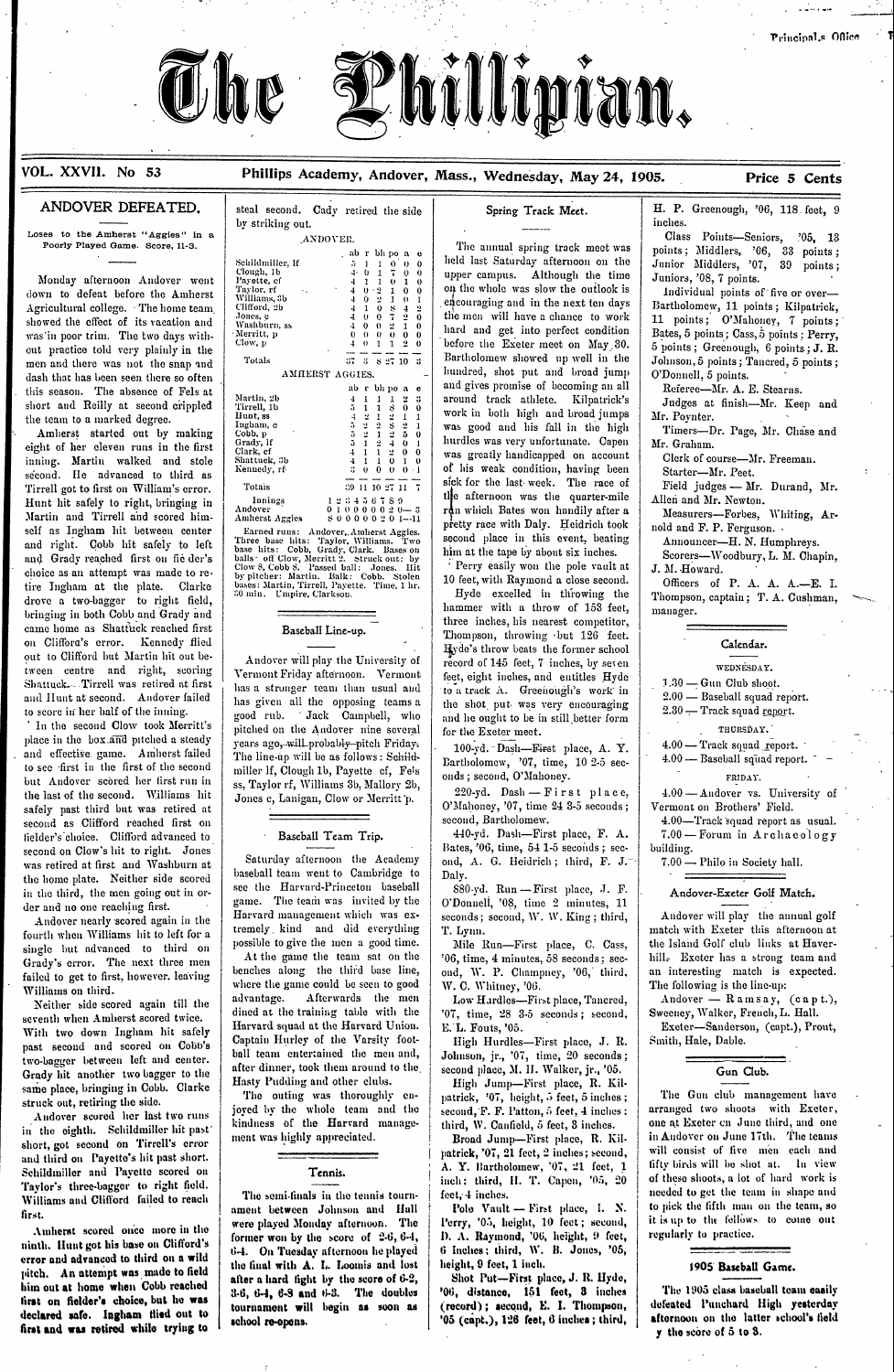T. A. CUSHMAN.

Post-office



taken and the reasons therefor. A large proportion of the students have been summoned to their homes. Those who remain in Andover will run little danger of contracting the illness, but as an extra precaution will not come together in classes. While it may seem advisable to allow the school to remain closed for two weeks it is hoped that in a shorter time than this the conditions will permit a resumption of the school work. In view of numerous and wild reports that have been circulated the PHILLIPIAN wishes to state authoritatively that the situation is not and never has been serious. There were no cases of diptheria among the students when the school was closed, and the five cases of searlet fever were of an extremely mild *type*. The fact that these cases were removed to the hospital as soon as they appeared left little opportunity for contagion.

While this break in the work of the school is a serious interruption to the

Continued on page [3]

 $\sim$   $\star$ 

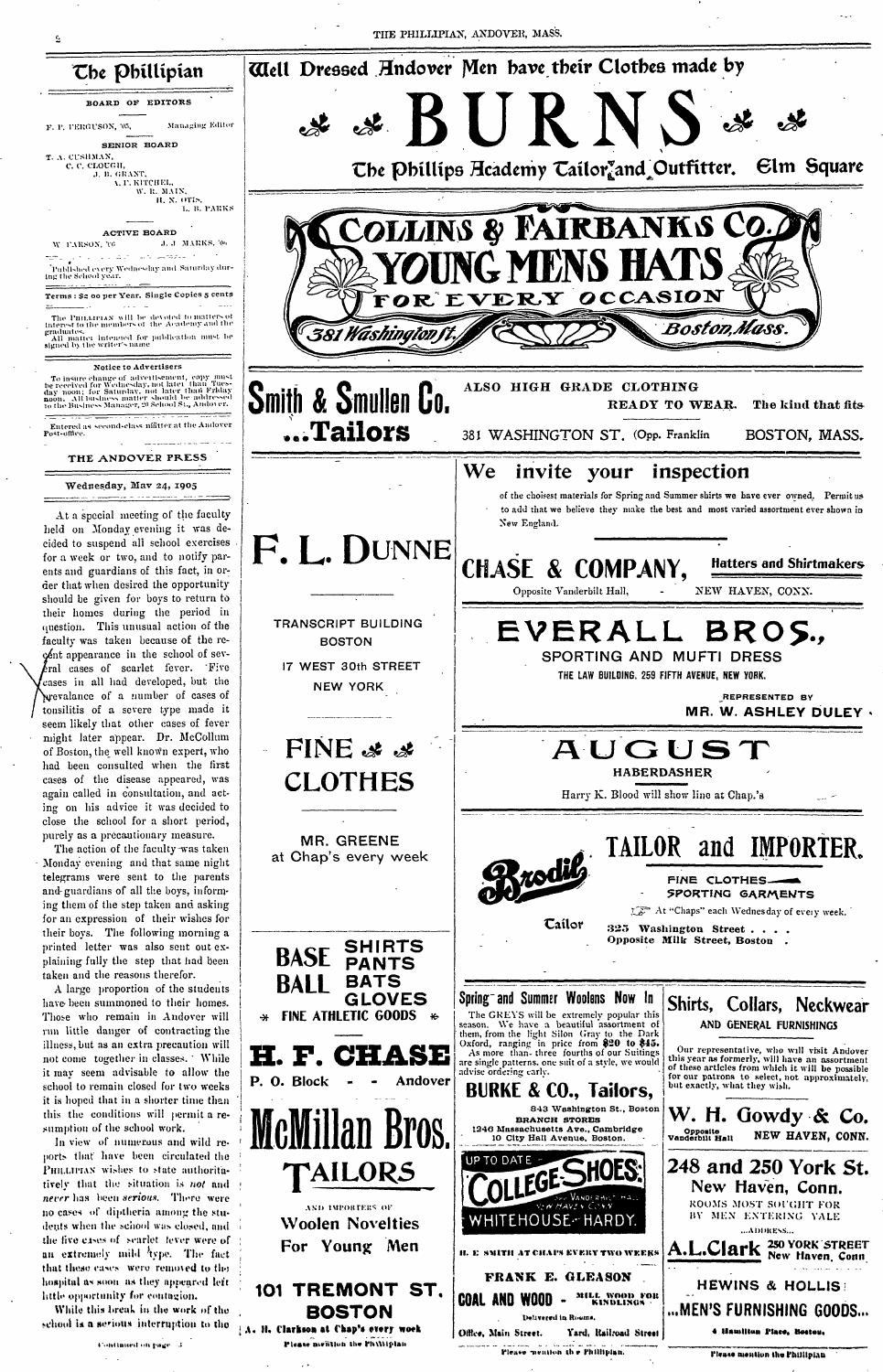THE PHILLIPIAN, ANDOVER, MASS.







**ESTABLISHED 1874** 

Sporting and Mufti Tailors

**BREECHES** .…MAKERS

RACING, SHOOTING, HUNTING, DRIVING, SPORTING AND MUFTI DRESS OF EVERY KIND. . . . .

NO OTHER ADDRESS OR CONNECTION.

TEMPORARY PREMISES FROM MAY 1 1 and 2 East 30th St., New York

OUR REPRESENTATIVE WILL BE AT CHAPS EVERY WEEK.

| GEORGE L. FOX,<br>New Haven.<br>Conn. | INVITATIONS                            |
|---------------------------------------|----------------------------------------|
|                                       | MCMORRO                                |
| <b>College Shoes</b>                  | <b>For College Men</b>                 |
|                                       | <b>283 WASHINGTON STREET. - BOSTON</b> |

OPPOSITE YOUNG'S HOTEL

Please mention the Philliplan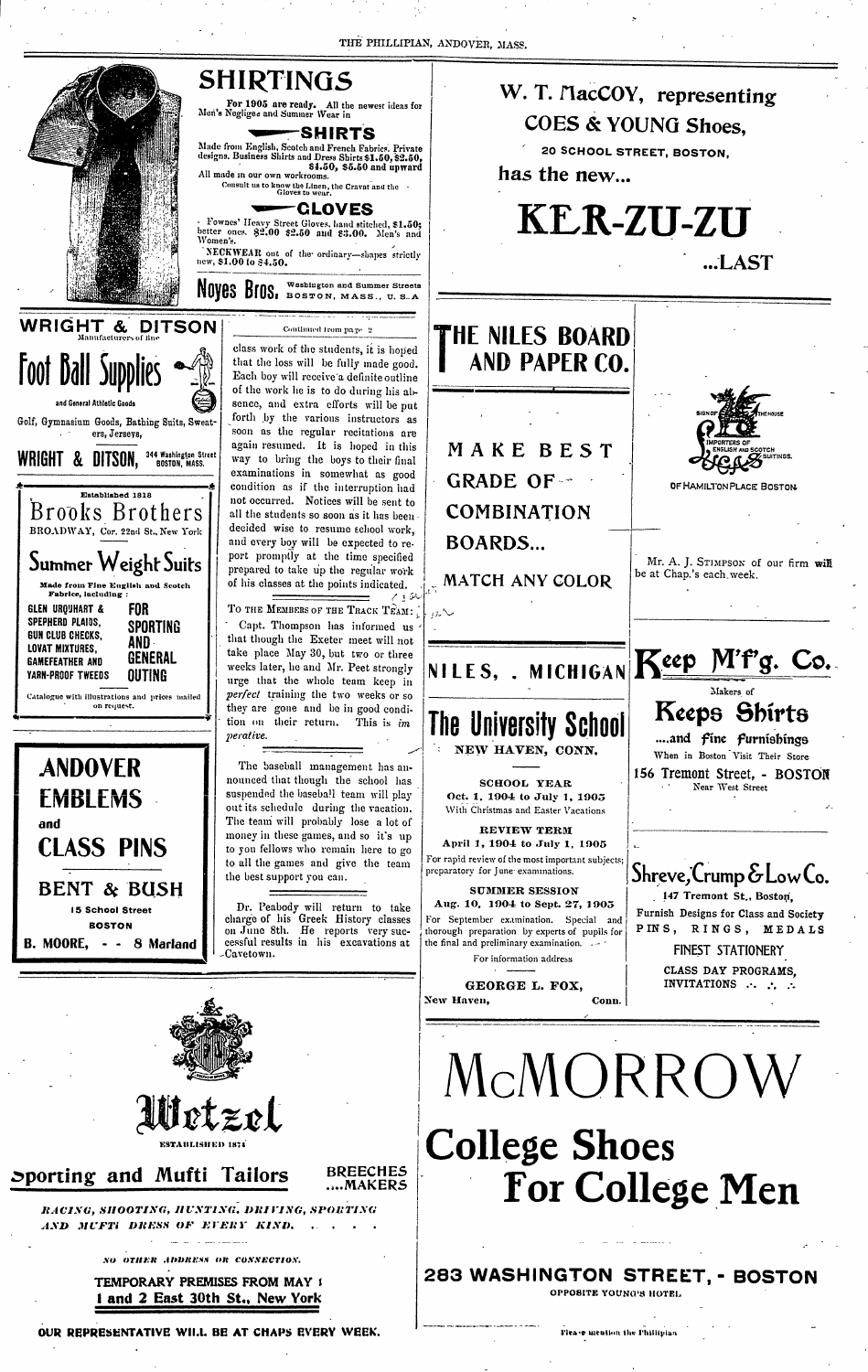

**DENTIST** 18 PARK ST., ANDOVER 388 Washington Street. Near Franklin 92 Main Street, **Andover, Mass.** Tel. 2016 Main **BOSTON** GUNS, FISHING TACKLE, F. P. HIGGINS We occupy the entire Building, four floors Hours - 8.30 to 12 m. 1.30 to 5 p.m. SPORTING GOODS DR. CHAS. H. GILBERT,  $...BAKER$ The DAILET, DANNS & DIDDLE **DENTIST** Catalogues mailed on application. Musgrove Block PHIL.IDELPHIA Designers and Manufacturers of Class Pins, Stick Pins, Badges, Class Rings, Class Stationery BANK BLOCK, ANDOVER Cor. Duane St. 302-304 Broadway **JOHN STEWART** Designs and estimates of cost mailed on request. No<br>obligation is incurred Office Hours-8 to 12.30 a. m. 2 to 5.30 p. m. **NEW YORK** Fost Office Avenue, Andover, Mass. Phillips' **Seals** Clothing Cleansed and Repaired HOTEL Madison Ave. and 42d St. MANHATTAN I will also pay the highest cash price for cast-NEW YORK CITY off clothing and shoes. Please drop me a postal J. E. WHITING eard and I will call. Jeweler and Optician. ANDOVER, - - MASS. The Marlin ALLEN HINTON 2 Gauge ICE CREAM AND SHERBETS FRANK BROS Take-Down Repeater, Residence "Sunset Rock" is the fastest and most accurate duck gun made. It combines the balance and ease of Take Reading Car. action of the best double gun with the superior shooting and sighting of a single barrel. New York BOSTON & MAINE R. R. The unique Marlin Breechbolt which shuts out rain and water and keeps the shells dry makes it the ideal bad-weather gun. Made Winter Arrangement in effect October, 1904. 70 Botton - 6.20, 7.24, 7.41, 8.02, 8.21, 9.32, 10.21, 11.10<br>19 Sa.m. 12 36, 12.59, 1.33, 2.44, 4.09, 3.33, 7.13, 9.62 p.m.<br>3madays: 7.34, 4.09, 3.34, 3.19, 3.34, 7.13, 9.62 p.m.<br>3madays: 7.34, 4.09, 3.35, 7.30, 9.25, 10.1 WELCH  $0.0<sub>n</sub>$ for both black and amokeless powders and to WM. take heavy loads easily. A famous gun for hard usage. re are a lot of good duck stories in the Marlin Experie<br>Book, Free with Catalogue for 3 stamps. SANITARY ENGINEERS 43 Willow Street The Marlin Fire Arms Company Please mention the Phillipian NEW HAVEN, CONN Please mentionthe Philipian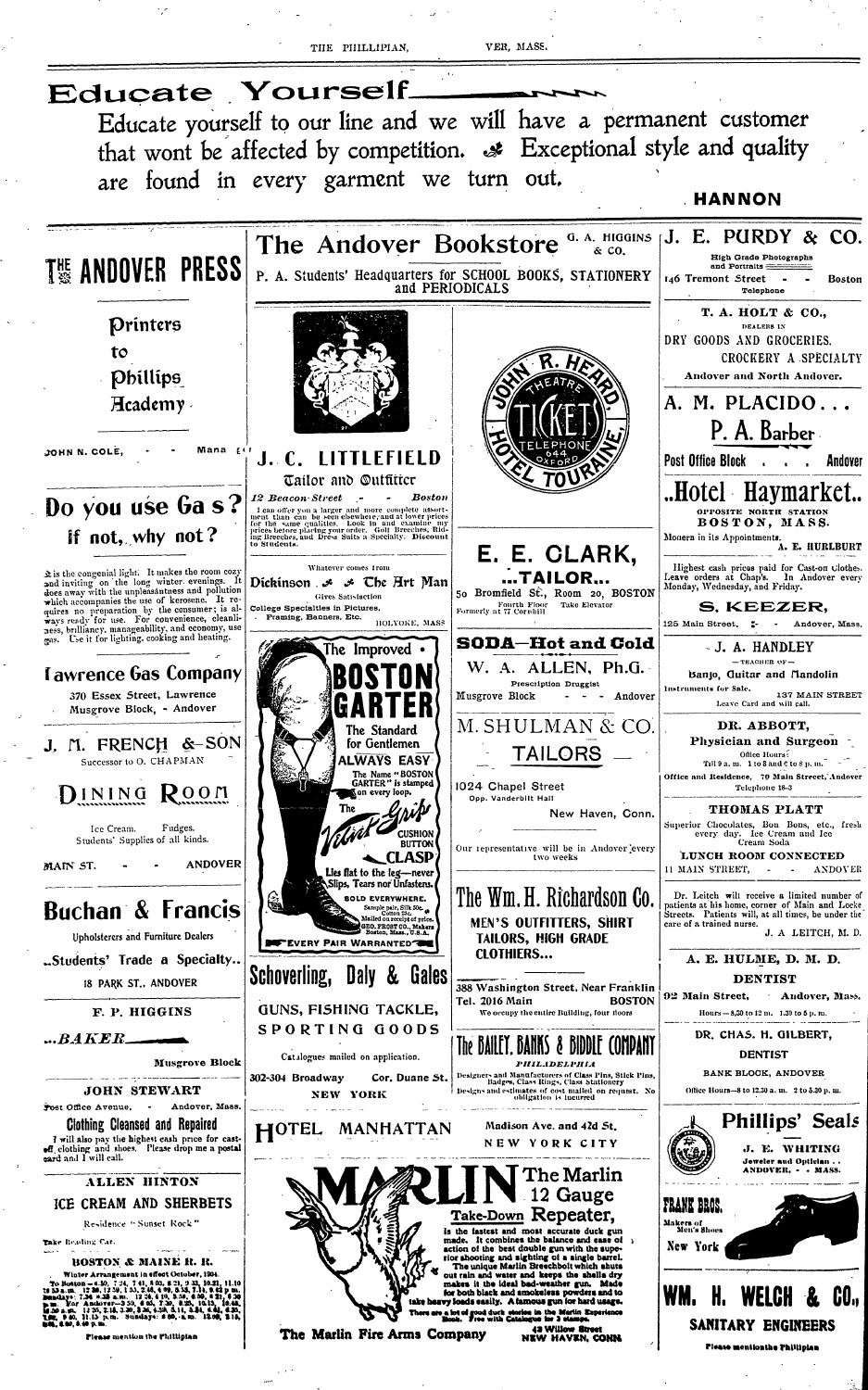#### Archaeology Notes.

Dr. Peabody and Mr. Moorehead have been at Cavetown, Maryland, since the first of May, engaged in the exploration of a large cavern.

The cave is some \$0 feet in diameter and 160 feet deep, of irregular form. Fifty feet from the entrance it widens to apout 140 feet. The roof varies from 10 to 30 feet above an uneven floor. This floor is composed of both rock and earth. In places a limestone broccia has formed over the charcoal, bones, etc., left by man.

The men are at present engaged in breaking through the floor and excavating beneath it. Their finds are the usual Indian objects.

In red earth south of the cavern numbers of fosil bones occur and it was hoped to find them in the cave associated with human remains. But so far now bones or anything of the sort have been discovered in the red earth of the cavern.

Back of the Main room in the cave, extends a long and tortuous passage, 600 feet back to a lake. This lake was the subject of many traditions among the people living near by. It was therefore determined to explore it. A boat was hauled up to the mouth of the cave and carried in by six workmen. Because of the crooked and narrow passageways this was no easy task. Finally the water was reached and three men examined the lake. The torches revealed that it was but 90 feet long, not a lake at all, but merely a low narrow place full of spring water, Thus a popular tradition was shattered.

Inquiry.

The regular meeting of the Society of Inquiry was held last Sunday evening. C. W. Hamilton led the meeting with a very interesting talk on "The Manliness of Jesus Christ," and two or three others also spoke. It was announced that J. M. Howard would lead next Sunday evening.

F. Abbot Goodhue. jr., P. A. '02, Harvard '06, has been elected secretary of the Hasty Pudding club. Mr. Goodhue is to be Head Usher of eighty juniors for Harvard Class Day.

F. H. Simmons, P. A. '94, Yale '98, was in town Saturday visiting many of his former friends. Mr. Simmons was manager of the Yale University baseball nine in his senior year.

### Baseball Averages.

The baseball averages for the team so far this year have been made up and are printed below. Captain Clough leads the team in batting with the fine average of .388. Four other men, Williams, Clow, Taylor and Reilly are also above .300. In fielding, Clough is again the leader with an average of .971, though J. Reilly is nominally the leader with He has played in but one  $1.000.$ game. Following are the averages:

**BATTING** 

|                       | g              |                |                | ab r bh 2b |                     |              | 3b 4b | ave.  |
|-----------------------|----------------|----------------|----------------|------------|---------------------|--------------|-------|-------|
| Clough                | 14             | 54             | 15             | 21         | 2                   | 2            | 0     | .388  |
| Williams              |                | 14 57          | 11             | 21         | 1                   | 1            | 0     | .368  |
| Clow                  | 4              | 14             | $\overline{2}$ | ũ          | 0                   | 0            | 0     | .357  |
| <b>Taylor</b>         | 7              | 23             | ŏ              | 8          | 1                   | 1            | 0     | .348  |
| Reilly                |                | 12 48          |                | $6 - 16$   | 1                   | 0            | 0     | .333  |
| Fels                  |                | 13 47          | 8              | 14         | 1                   | 0            | 0     | .298  |
| Payette               | 11             | 37             | ũ              | 11         | 0                   | 0            | 0     | .298  |
| Murphy                | 6              | 24             | 7              | 7          | 0                   | 0            | 0     | .291  |
| Schildmiller          | 13             | 52             | 11             | 13         | Ü                   | 0            | 1     | .250  |
| Daly                  | 2              | S              | 1              | 2          | 0                   | 0            | 0     | .250  |
| Merritt               | 4              | 12             | 1              | 3          | 0                   | $\bf{0}$     | 0     | .250  |
| J. Reilly             | 1              | $\overline{4}$ | 0              | 1          | 0.                  | 0            | 0     | .250  |
| Jones                 | 10             | 34             | 3              | 6          | 0                   | 1            | 0     | .176  |
| Washburn              | 5              | 17             | 2              | 3          | 0                   | 0            | 0     | .176  |
| O'Brien               | 2              | 10             | ı              | 1          | 0                   | 0            | 0     | .100  |
| Lanigan               | 5              | 15.            | 0              | ı          | 1                   | 0            | 0     | .066  |
| Cushman               | ï              | 23             | 2              | 0          | 0                   | 0            | O     | ,000  |
| Clifford              | $\overline{z}$ | 5              | ı              | 0          | $\bf{0}$            | 0            | Ü     | .000  |
| Burr                  | $\mathbf{1}$   | $\mathbf 2$    | $\mathbf{I}$   | 0          | $\bf{0}$            | 0            | 0     | .000  |
|                       |                | FIELDING       |                |            |                     |              |       |       |
| pos.                  |                |                |                |            | po                  | u            | €     | ave.  |
| J. Reilly, p          |                |                |                |            | 0                   | 4            | Ü     | 1.000 |
| Clough, 1b            |                |                |                |            | 137                 | $\mathbf{1}$ | 3     | .971  |
| Payette, cf           |                |                |                |            | 27                  | 2            | 1     | .966  |
| Merritt, p            |                |                |                |            | 일 -                 | 15           | ı     | ,954  |
| Fels, rf              |                |                |                | 12         |                     | 4            | ı     | .941  |
| Clow, p               |                |                |                |            | ı                   | 13           | ı     | .933  |
| Jones, c              |                |                |                | Ú.,        |                     | 16           | Ű     | .929  |
| Reilly, 2b            |                |                |                | 32         |                     | 31           | B     | ,913  |
| Taylor, rf            |                |                |                | 19         |                     | 1            | 2     | .910  |
| Lanigan. p            |                |                |                |            | 4                   | 16           | 2     | .909  |
| O'Brien, c            |                |                |                |            | 9                   | 0            | 1     | .900  |
| Murphy, cf            |                |                |                | 16         |                     | 0            | ż     | .988  |
| Schildmiller,<br>- If |                |                |                | 20         |                     | 2            | 3     | .880  |
| Daly, c               |                |                |                |            | 18                  | 0            | 2     | .870  |
| Williams, 3b          |                |                |                | 21         |                     | 20           | Ś     | .859  |
| Clifford, 2b          |                |                |                |            | s                   | 4            | Ž     | .858  |
| Fels, ss              |                |                |                |            | $\ddot{\textbf{r}}$ | 7            | ż     | .846  |
| Washburn, ss and 2b   |                |                |                |            | 7                   | 9            | ú     | .761  |
| Cushman, ss           |                |                |                |            | 7                   | 5            | 6     | .666  |
|                       |                |                |                |            |                     |              |       |       |
|                       |                |                |                |            |                     |              |       |       |

#### Communications.

NOTICE—The Editors cordially welcome the expression of opinion in these columns but will  $\angle$  not hold themselves responsible for what is said, All such communications must be signed by the writer's name.

#### To the Editor of the Phillipian:

There has been more or less talk among the fellows about the poor appearance that the baseball team makes compared with visiting teams owing to the fact that every man wears a different colored suit. Some of the men in the school have expressed the opinion that the regular suits should be given out before before the Exeter game in order to make a better appearance, but we would take the stand which the school has taken for many years, that is, that a fellow must earn his suit before he gets it. These suits are not fully earned until the Exeter game, and therefore should not

would be a shame to depart from that oustom now. Nothing that anyone can say to the contrary ought to have any influence toward bringing about this very undesirable change. It is all very well for college teams to have beautiful uniforms to wear on their trips, but for a Prep. school that takes no long trips it certainly is not necessary. If any change of this sort is attempted the whole school should rise up and protest. '05.

# E. S. ALTMUS **Merchant** Tailor . . .

My handsome assortment of imported and domestic fabric for this season surpasses everything shown you in the way of Suitings, Overcoatings, Fancy Vestings, and Trouserings.

#### HARTFORD, CONN **ROOMS 27-8,** CATLIN BUILDING.

Representative at French's every two weel



|     | <b>RESERVED</b><br>FOR                                                                                                   |
|-----|--------------------------------------------------------------------------------------------------------------------------|
|     | Goldbaum                                                                                                                 |
|     | $\mathbf{\hat{x}}$                                                                                                       |
|     | Rapoport                                                                                                                 |
|     |                                                                                                                          |
|     |                                                                                                                          |
|     | <b>REOTHERS</b><br>RUENER                                                                                                |
|     | <b>TAILORS</b>                                                                                                           |
|     |                                                                                                                          |
|     | NEW î HAVEN<br><b>HOUSE</b><br><b>BLOCK</b><br>NEW HAVEN,<br>CONN.                                                       |
|     | والجيبية                                                                                                                 |
|     |                                                                                                                          |
|     | <b>RESERVED</b><br>FOR                                                                                                   |
|     |                                                                                                                          |
| k s | ⋇                                                                                                                        |
|     |                                                                                                                          |
|     | Tufts College Medical School                                                                                             |
|     | The Largest Medical School in New                                                                                        |
|     | England. FOUR YEAR COURSE.                                                                                               |
|     | Tufts College Dental Schoo <b>f</b>                                                                                      |
|     | The Largest Dental School in New<br>England.<br>FOUR YEAR COURSE<br>AND OPTIONAL THREE YEAR<br><b>COURSE</b>             |
|     | Both located at Boston, Mass. Both co-edu-<br>cational.                                                                  |
|     | For Catalogue, or other information of either<br>School, address the Secretary.<br>CHARLES P. THAYER, A.M., M.D          |
|     |                                                                                                                          |
|     | Breakfast from<br>$9.30 a$ , m.<br>7<br>to<br>12.30 to 2 p m-<br>Luncheon from<br>to 7.30 p. m.<br>Dinner<br>Irota<br>-6 |

be given out beforehand. It is an old established custom in Phillips academy to give suits in this way, and it



#### TRIMMED AND MADE IN THE BEST MANNER

Attention Paid to Students **Special** 

## WEINBERG

**Tailor to Yale University** 

1048 Chapel Street, Opp. Vanderbilt Hall

NEW HAVEN, CONNECTICUT